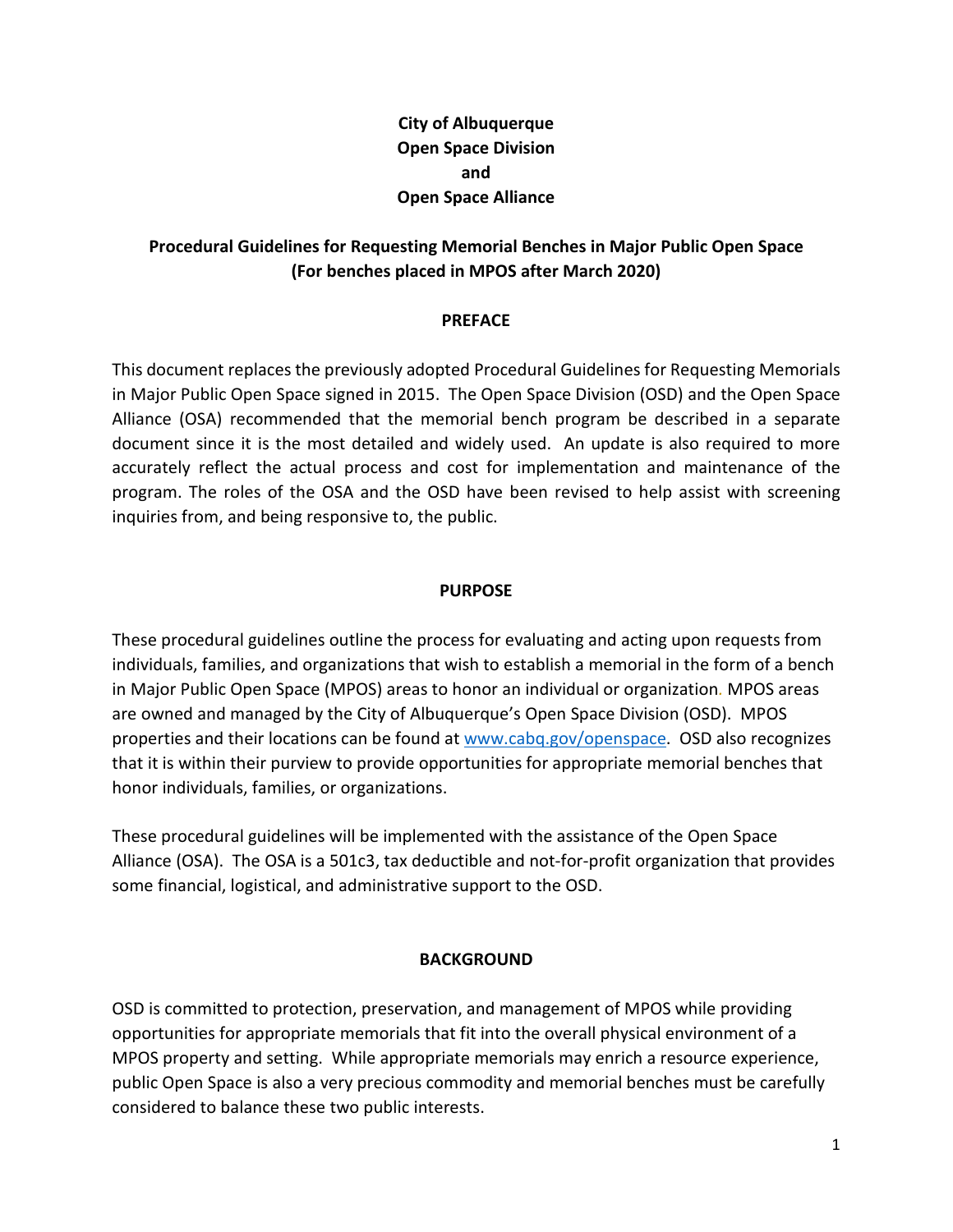#### **MEMORIAL BENCH LOCATION and PLACEMENT**

These guidelines recognize that not all MPOS areas necessarily support all types of memorials. The location and placement of a memorial bench should be consistent with existing OSD Resource Management Plans, germane documents and the context and setting of a MPOS area. A representative of the OSD will pre-determine acceptable locations for future benches. However, a requestor may view and download the Resource Management Plans for specific properties at [www.cabq.gov/planning/publications](http://www.cabq.gov/planning/publications) and request a specific site. **The final memorial location and placement is subject to OSD approval**

## **MEMORIAL BENCH CHOICES**

The primary intention of Open Space is an experience with nature. With that in mind, the OSD offers a single memorial bench design which is a wooden bench approximately 72 " in length with a matching wooden back. Any non-standard memorial bench design will be considered on a case by case basis for approval, but cannot include artwork or anything that would otherwise require involvement of the City of Albuquerque's Arts Board. Any non-standard memorial bench will be evaluated for reasonable maintenance with the understanding that a longer time may be necessary for construction and/or installation as well as additional cost

## **PLAQUE GUIDELINES**

- The standard memorial bench includes the fabrication and installation of a 5" x 7" sheet metal plaque with white letters on a black background.
	- o A maximum of 120 characters, including spaces, is allowed
- Plaque upgrade or non-standard size will be considered. If approved by the OSD, the applicant will bear the total cost of such plaque.
- Text shown on the plaque must be non-controversial and appropriate for display in a public place approved by the OSD. Text that in any way markets a product or service shall not be permitted.